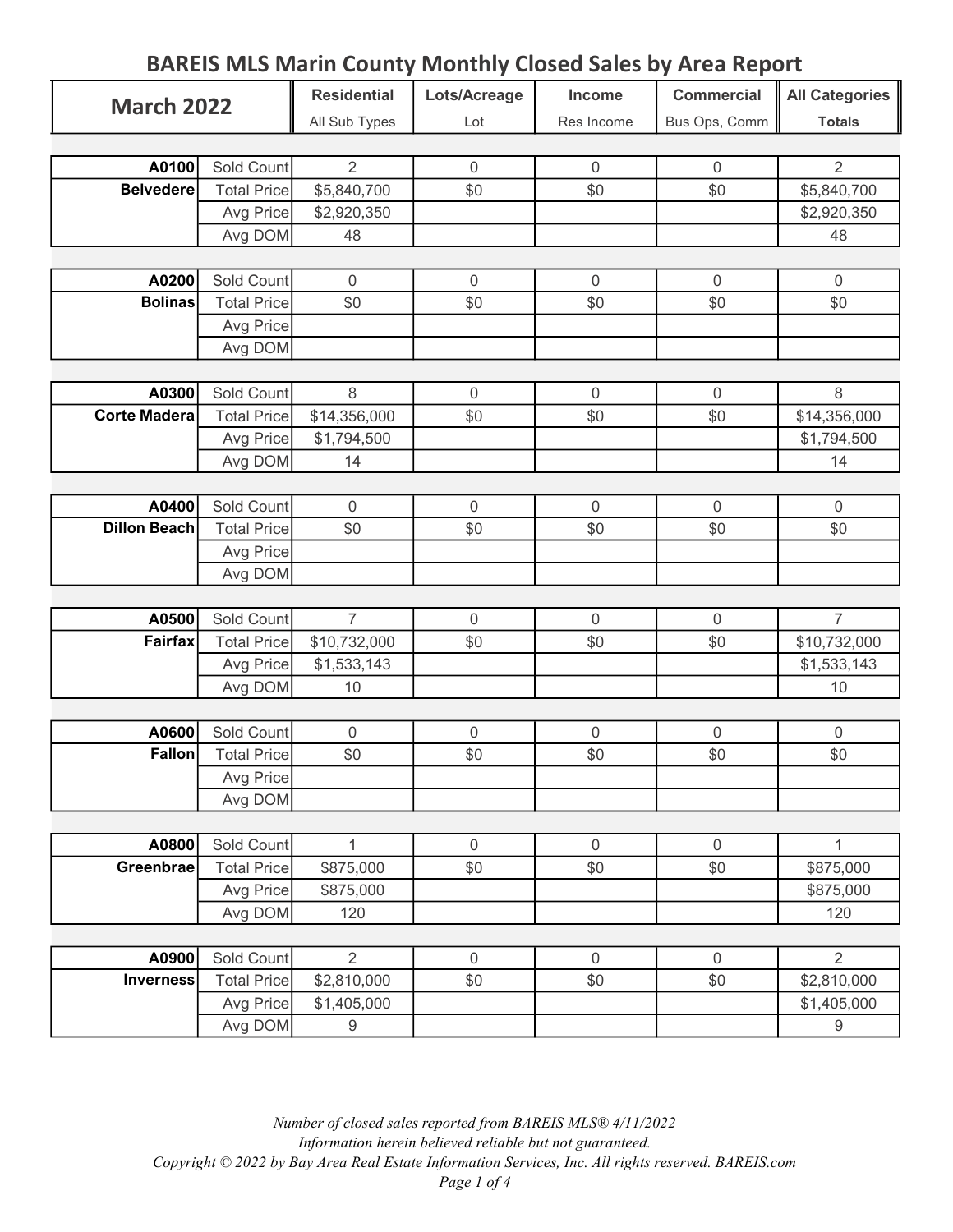## BAREIS MLS Marin County Monthly Closed Sales by Area Report

| <b>March 2022</b>  |                    | <b>Residential</b> | Lots/Acreage     | Income           | <b>Commercial</b> | <b>All Categories</b> |
|--------------------|--------------------|--------------------|------------------|------------------|-------------------|-----------------------|
|                    |                    | All Sub Types      | Lot              | Res Income       | Bus Ops, Comm     | <b>Totals</b>         |
|                    |                    |                    |                  |                  |                   |                       |
| A1000              | Sold Count         | 5                  | $\mathbf 0$      | $\mathbf 0$      | $\mathbf 0$       | 5                     |
| Kentfield          | <b>Total Price</b> | \$12,277,000       | \$0              | \$0              | \$0               | \$12,277,000          |
|                    | Avg Price          | \$2,455,400        |                  |                  |                   | \$2,455,400           |
|                    | Avg DOM            | 83                 |                  |                  |                   | 83                    |
|                    |                    |                    |                  |                  |                   |                       |
| A1200              | Sold Count         | $\,8\,$            | $\boldsymbol{0}$ | $\boldsymbol{0}$ | $\mathbf 0$       | $\,8\,$               |
| Larkspur           | <b>Total Price</b> | \$16,479,000       | \$0              | \$0              | \$0               | \$16,479,000          |
|                    | Avg Price          | \$2,059,875        |                  |                  |                   | \$2,059,875           |
|                    | Avg DOM            | 15                 |                  |                  |                   | 15                    |
|                    |                    |                    |                  |                  |                   |                       |
| A1300              | Sold Count         | $\mathbf 0$        | $\boldsymbol{0}$ | $\mathbf 0$      | $\mathbf 0$       | $\mathbf 0$           |
| <b>Marshall</b>    | <b>Total Price</b> | \$0                | \$0              | \$0              | \$0               | \$0                   |
|                    | Avg Price          |                    |                  |                  |                   |                       |
|                    | Avg DOM            |                    |                  |                  |                   |                       |
|                    |                    |                    |                  |                  |                   |                       |
| A1400              | Sold Count         | 32                 | $\mathbf{1}$     | 1                | $\mathbf 0$       | 34                    |
| <b>Mill Valley</b> | <b>Total Price</b> | \$76,616,520       | \$190,000        | \$2,292,119      | \$0               | \$79,098,639          |
|                    | Avg Price          | \$2,394,266        | \$190,000        | \$2,292,119      |                   | \$2,326,431           |
|                    | Avg DOM            | 19                 | 182              | 6                |                   | 24                    |
|                    |                    |                    |                  |                  |                   |                       |
| A1500              | Sold Count         | $\overline{0}$     | $\boldsymbol{0}$ | $\mathbf 0$      | $\mathbf 0$       | $\mathbf 0$           |
| Muir Beach         | <b>Total Price</b> | \$0                | \$0              | \$0              | \$0               | \$0                   |
|                    | Avg Price          |                    |                  |                  |                   |                       |
|                    | Avg DOM            |                    |                  |                  |                   |                       |
|                    |                    |                    |                  |                  |                   |                       |
| A1600              | Sold Count         | $\overline{0}$     | $\boldsymbol{0}$ | $\mathbf 0$      | $\mathbf 0$       | $\mathsf{O}\xspace$   |
| <b>Nicasio</b>     | <b>Total Price</b> | \$0                | \$0              | \$0              | \$0               | \$0                   |
|                    | Avg Price          |                    |                  |                  |                   |                       |
|                    | Avg DOM            |                    |                  |                  |                   |                       |
|                    |                    |                    |                  |                  |                   |                       |
| A1700              | Sold Count         | 64                 | 1                | $\mathbf 0$      | $\mathbf 0$       | 65                    |
| <b>Novato</b>      | <b>Total Price</b> | \$70,893,000       | \$400,000        | \$0              | \$0               | \$71,293,000          |
|                    | Avg Price          | \$1,107,703        | \$400,000        |                  |                   | \$1,096,815           |
|                    | Avg DOM            | 25                 | 352              |                  |                   | 30                    |
|                    |                    |                    |                  | $\mathbf 0$      |                   |                       |
| A1800<br>Olema     | Sold Count         | $\mathbf 0$        | $\boldsymbol{0}$ |                  | $\mathbf 0$       | $\boldsymbol{0}$      |
|                    | <b>Total Price</b> | \$0                | \$0              | \$0              | \$0               | \$0                   |
|                    | Avg Price          |                    |                  |                  |                   |                       |
|                    | Avg DOM            |                    |                  |                  |                   |                       |

Number of closed sales reported from BAREIS MLS® 4/11/2022 Information herein believed reliable but not guaranteed. Copyright © 2022 by Bay Area Real Estate Information Services, Inc. All rights reserved. BAREIS.com Page 2 of 4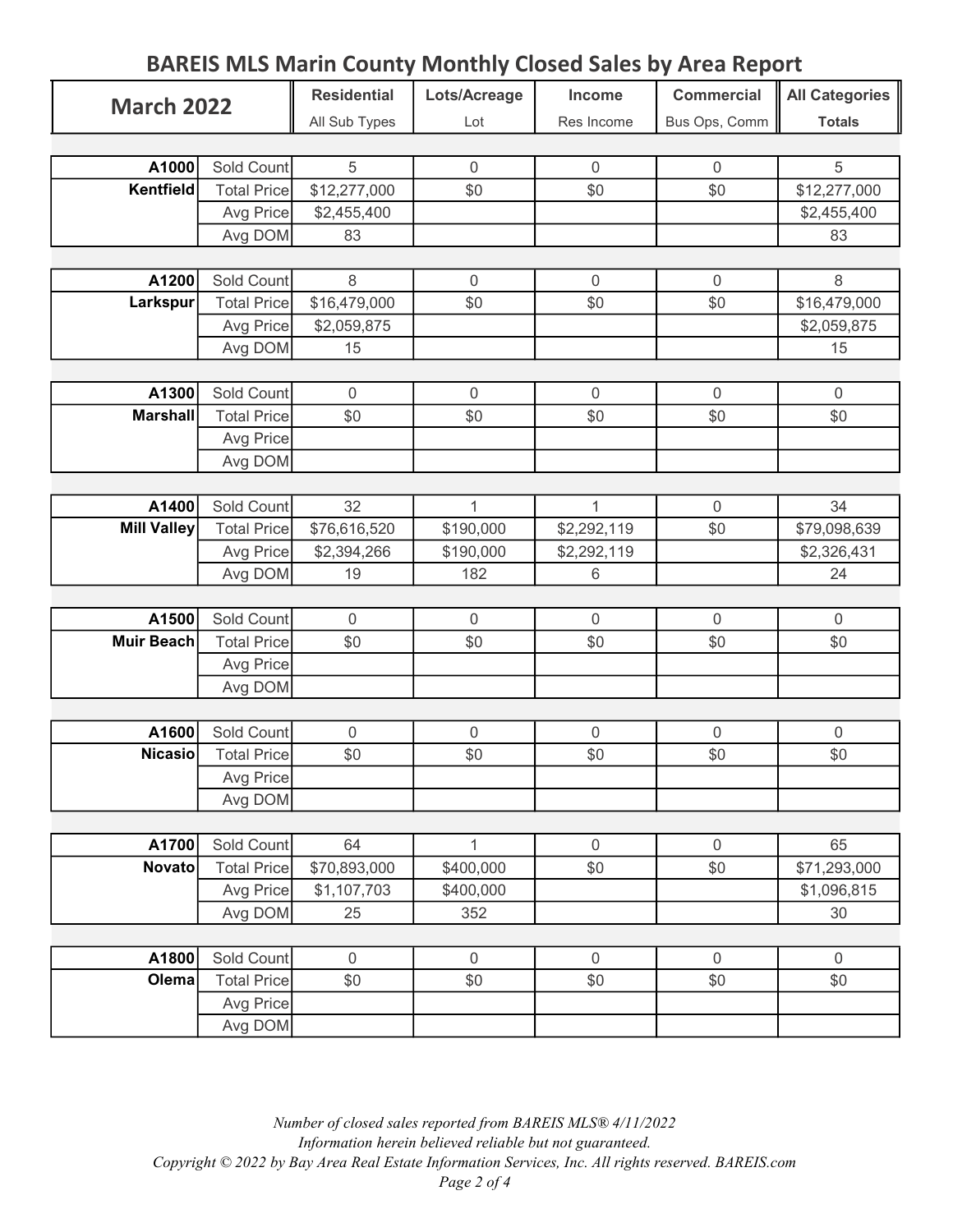## BAREIS MLS Marin County Monthly Closed Sales by Area Report Residential | Lots/Acreage | Income | Commercial || All Categories All Sub Types | Lot | Res Income | Bus Ops, Comm | Totals March 2022 A1900 Sold Count 0 0 0 0 0 Total Price 50 \$0 \$0 \$0 \$0 \$0 Avg Price Avg DOM **A2000** Sold Count **0** 0 0 0 0 0 0 0 0 0 Total Price 50 \$0 \$0 \$0 \$0 \$0 Avg Price Avg DOM **A2100** Sold Count 15 0 1 1 0 16 Total Price \$28,945,421 \$0 \$1,826,000 \$0 \$30,771,421 Avg Price \$1,929,695 \$1,826,000 \$1,826,000 \$1,923,214 Avg DOM 10 10 24 11 **A2200** Sold Count 4 1 1 0 0 5 Total Price \$5,455,000 \$227,000 \$0 \$0 \$0 \$5,682,000 Avg Price \$1,363,750 \$227,000 \$227,000 \$1,136,400 Avg DOM 12 36 17 **A2300** Sold Count 60 3 2 0 65 Total Price  $$86,243,164$   $$1,019,000$   $$4,265,000$   $$91,527,164$ Avg Price \$1,437,386 \$339,667 \$2,132,500 \$1,408,110 Avg DOM 21 28 264 264 29 **A2400** Sold Count 12 0 0 0 0 12 Total Price | \$25,169,000 | \$0 | \$0 | \$0 | \$25,169,000 Avg Price \$2,097,417 \$2,097,417 Avg DOM 31 31 31 **A2500** Sold Count **0** 0 0 0 0 0 0 0 0 0 Total Price 50 \$0 \$0 \$0 \$0 \$0 Avg Price Avg DOM **A2600** Sold Count 9 0 0 0 0 9 Total Price \$29,663,000 \$0 \$0 \$0 \$0 \$29,663,000 Avg Price \$3,295,889 \$3,295,889 Avg DOM 16 16 16 **Sausalito** Stinson Beach Tiburon San Rafael Point Reyes Ross San Anselmo San Geronimo Valley

Number of closed sales reported from BAREIS MLS® 4/11/2022 Information herein believed reliable but not guaranteed. Copyright © 2022 by Bay Area Real Estate Information Services, Inc. All rights reserved. BAREIS.com Page 3 of 4